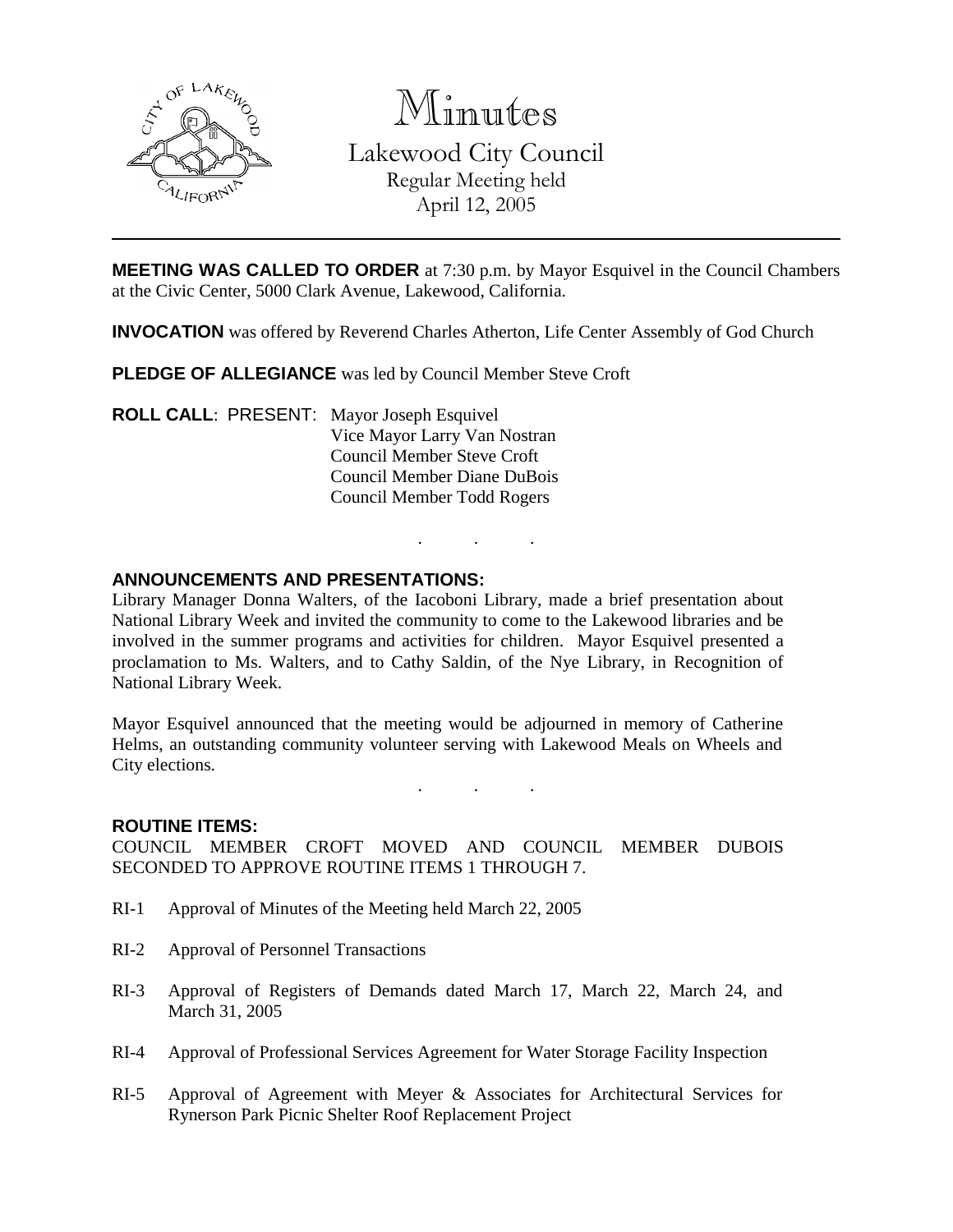#### **ROUTINE ITEMS:** Continued

- RI-6 Approval of Amendment to Agreement with Meyer & Associates for Centre Waterproofing and Mayfair Park Re-Roofing
- RI-7 RESOLUTION NO. 2005-7; A RESOLUTION OF THE CITY COUNCIL OF THE CITY OF LAKEWOOD RESCINDING RESOLUTIONS ESTABLISHING PHYSICALLY HANDICAPPED PERSONS DESIGNATED PARKING SPACES WITHIN THE CITY OF LAKEWOOD

UPON ROLL CALL VOTE, THE MOTION WAS APPROVED:

AYES: COUNCIL MEMBERS: Van Nostran, Croft, DuBois, Rogers and Esquivel NAYS: COUNCIL MEMBERS: None

**1.1 • APPEAL OF CONDITIONAL USE PERMIT CASE NO. 771, PERTAINING TO THE DEVELOPMENT OF A FOUR-UNIT CONDOMINIUM PROJECT ON PROPERTY LOCATED AT 11540 216TH STREET** (*Continued from February 8, 2005)* City Attorney Steve Skolnik announced that the appellant had reached an agreement with the property owner and withdrawn the appeal.

. . .

## **1.2 • AWARD OF BID FOR PUBLIC WORKS PROJECT NO. 05-3, MAJOR & LOCAL STREET REHAB - CDBG - 2005**

. . .

Public Works Director Lisa Rapp gave an oral presentation based on the memo contained in the agenda and reported six bids had been received for a project to resurface residential streets and alleys, commercial alleys and the Rynerson Park parking lot. She reviewed the funding sources for the project and stated that staff had verified the licenses and references for the low bidder. She noted that the project was scheduled to begin in May and be completed by August. It was the recommendation of staff that the City Council approve the plans, specifications and working details for the project; award a contract to Silvia Construction, Inc. in the amount of \$2,642,982; authorize the appropriation and reprogramming of \$198,180 in Community Development Block Grant funds for the project; authorize a \$250,000 loan from the Redevelopment Agency to the General Fund, to be used for rehabilitation of alleys located in the Redevelopment Project Areas; appropriate \$163,000 from the General Fund to the project account; and authorize staff to approve a cumulative total of contract change orders, as needed, not to exceed \$265,000.

Vice Mayor Van Nostran complimented the Public Works Director on the quantity and quality of the resurfacing work completed to date. He referenced a map showing the areas where repaving had already been completed and inquired how much street rehabilitation work remained. Ms. Rapp responded by stating that since the year 2000, about 65 percent of the City's streets had been resurfaced.

Mayor Esquivel opened the public hearing at 7:43 p.m. and called for anyone in the audience wishing to address the City Council on this matter. There was no response.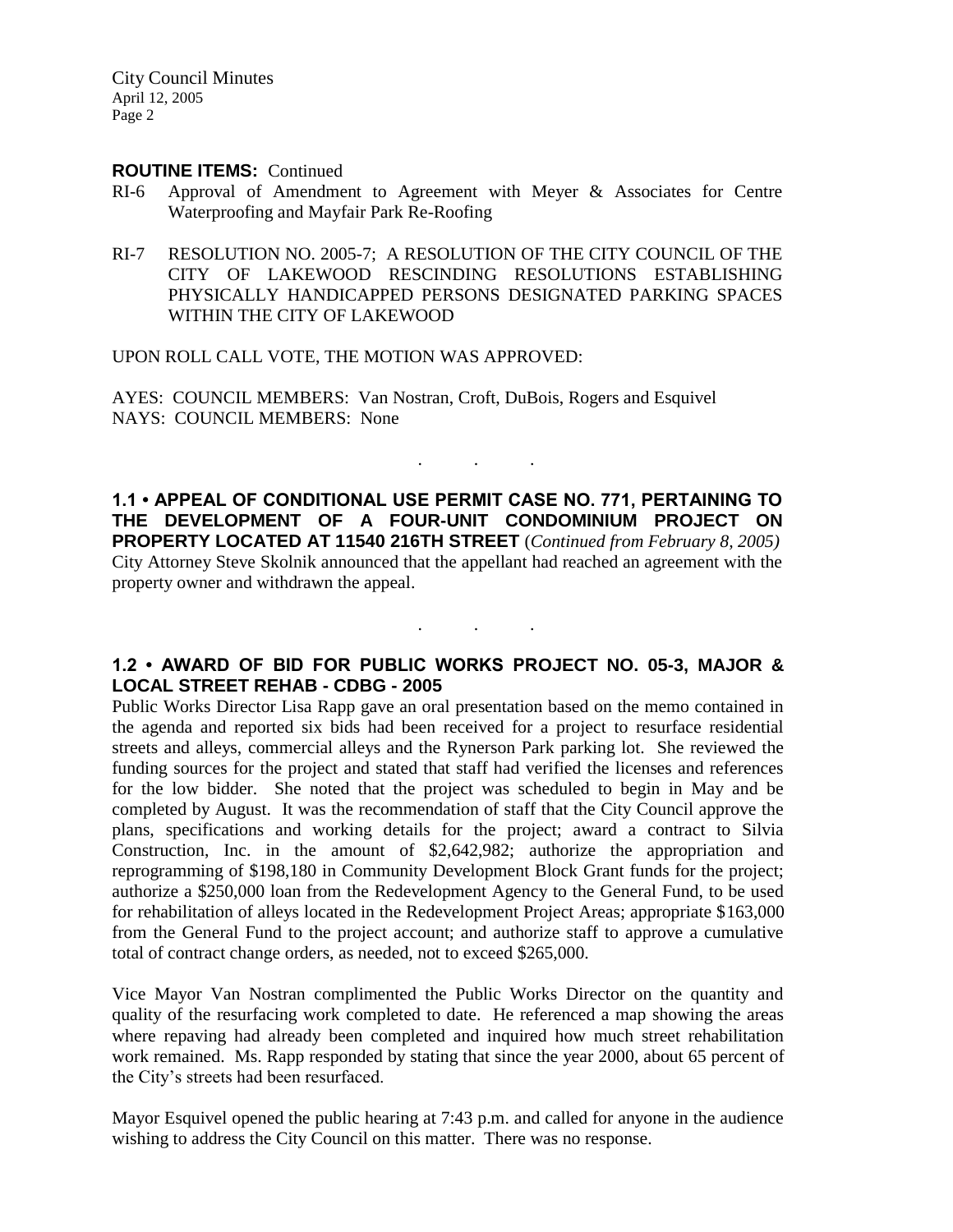### **1.2 • AWARD OF BID FOR PUBLIC WORKS PROJECT NO. 05-3, MAJOR & LOCAL STREET REHAB - CDBG – 2005 -** Continued

VICE MAYOR VAN NOSTRAN MOVED AND COUNCIL MEMBER ROGERS SECONDED TO CLOSE THE PUBLIC HEARING AND APPROVE STAFF'S RECOMMENDATIONS. UPON ROLL CALL VOTE, THE MOTION WAS APPROVED:

AYES: COUNCIL MEMBERS: Van Nostran, Croft, DuBois, Rogers and Esquivel NAYS: COUNCIL MEMBERS: None

## **1.3 • AWARD OF BID FOR PUBLIC WORKS PROJECT NO. 05-2, BOYAR PARK FENCE REPLACEMENT PROJECT**

. . .

The Director of Public Works gave an oral presentation based on the memo contained in the agenda and stated two bids had been received for replacement of fencing at Mae Boyar Park. She reported that this project, which would replace existing chain link fencing on the park's east boundary with non-climbable, steel mesh fence and with new chain link fencing in other areas, would complete the first phase of improvements to this park. She noted that although the low bidder had not submitted the form acknowledging their receipt of the project addendum, since the City Clerk had documentation that the addendum had been mailed and received by the bidder, staff was requesting the City Council waive the form submittal as a minor irregularity. It was the recommendation of staff that the City Council approve the plans, specifications, and working details for the project; waive the minor irregularity regarding the acknowledgement receipt form; award the contract to Guardian Fence, Inc. in the amount of \$41,780; and authorize staff to approve a cumulative total of change orders as necessary, not to exceed \$10,000.

Council Member Croft, noting that the same steel mesh fencing was in service along the West San Gabriel River Parkway Nature Trail, inquired about the durability of the fencing. Ms. Rapp responded by stating that the fencing had been performing well and had proven to be very vandalism resistant.

Mayor Esquivel opened the public hearing at 7:47 p.m. and called for anyone in the audience wishing to address the City Council on this matter. There was no response.

COUNCIL MEMBER ROGERS MOVED AND COUNCIL MEMBER DUBOIS SECONDED TO APPROVE STAFF'S RECOMMENDATIONS. UPON ROLL CALL VOTE, THE MOTION WAS APPROVED:

AYES: COUNCIL MEMBERS: Van Nostran, Croft, DuBois, Rogers and Esquivel NAYS: COUNCIL MEMBERS: None

. . .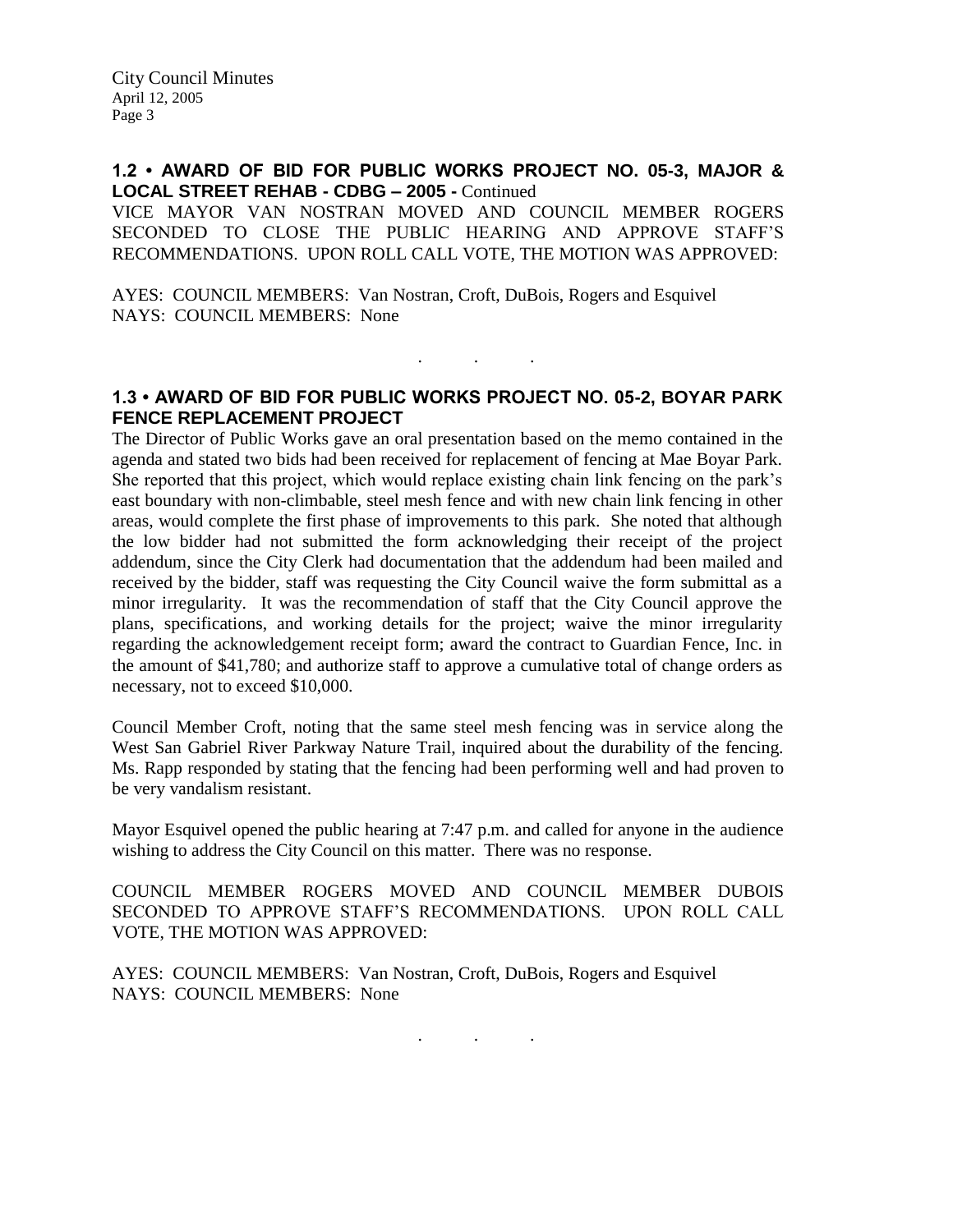# **1.4 • AWARD OF BID FOR PURCHASING BID 05-2, STORAGE TANKS AND DELIVERY OF SODIUM HYPOCHLORITE**

Finance Director Larry Schroeder gave an oral presentation based on the memo contained in the agenda and reported two bids had been received for the purchase of sodium hypochlorite that would be used for disinfection by the City's Water Resources Department. After analyzing the bids presented based upon the quantities historically purchased, it was the recommendation of staff that the City Council authorize the purchase of 12.5% sodium hypochlorite in bulk delivery, and the installation and rental of storage tanks from Los Angeles Chemical Co., at an anticipated annual cost of \$61,776.

Responding to a question from Vice Mayor Van Nostran, Water Resources Director Jim Glancy stated that the subject chemical was similar to double-strength bleach.

Council Member Croft inquired about the basis for rental of storage tanks. Mr. Glancy responded by stating that since the tanks were expensive to purchase and did not have a long useful life, it was more cost effective for the City to rent them and have the service provider maintain them under contract.

Mayor Esquivel opened the public hearing at 7:49 p.m. and called for anyone in the audience wishing to address the City Council on this matter. There was no response.

COUNCIL MEMBER DUBOIS MOVED AND COUNCIL MEMBER CROFT SECONDED TO CLOSE THE PUBLIC HEARING AND APPROVE STAFF'S RECOMMENDATION. UPON ROLL CALL VOTE, THE MOTION WAS APPROVED:

AYES: COUNCIL MEMBERS: Van Nostran, Croft, DuBois, Rogers and Esquivel NAYS: COUNCIL MEMBERS: None

### **3.1 • IR COMMITTEE RECOMMENDATIONS REGARDING 2005 INTER-GOVERNMENTAL RELATIONS GOALS AND PRIORITIES**

. . .

Assistant City Manager Michael Stover gave an oral presentation based on the memo contained in the agenda and stated the Intergovernmental Relations Committee formulated annual goals for presentation to the City Council to focus the efforts of the City's professional legislative representatives and authorize participation in coalitions of cities and other agencies to work to affect Federal and State decision-making. He briefly reviewed the status of 2004 priorities and the recommended priorities for 2005. It was the recommendation of the Intergovernmental Relations Committee that the City Council adopt the 2005 Intergovernmental Relations Goals.

Noting that the new legislative season was already underway, Council Member Rogers inquired about new legislation that would be in conflict with the City's goals. Mr. Stover responded by stating that there were a number of assaults on local land use control, especially in the housing area, which would need to be closely monitored.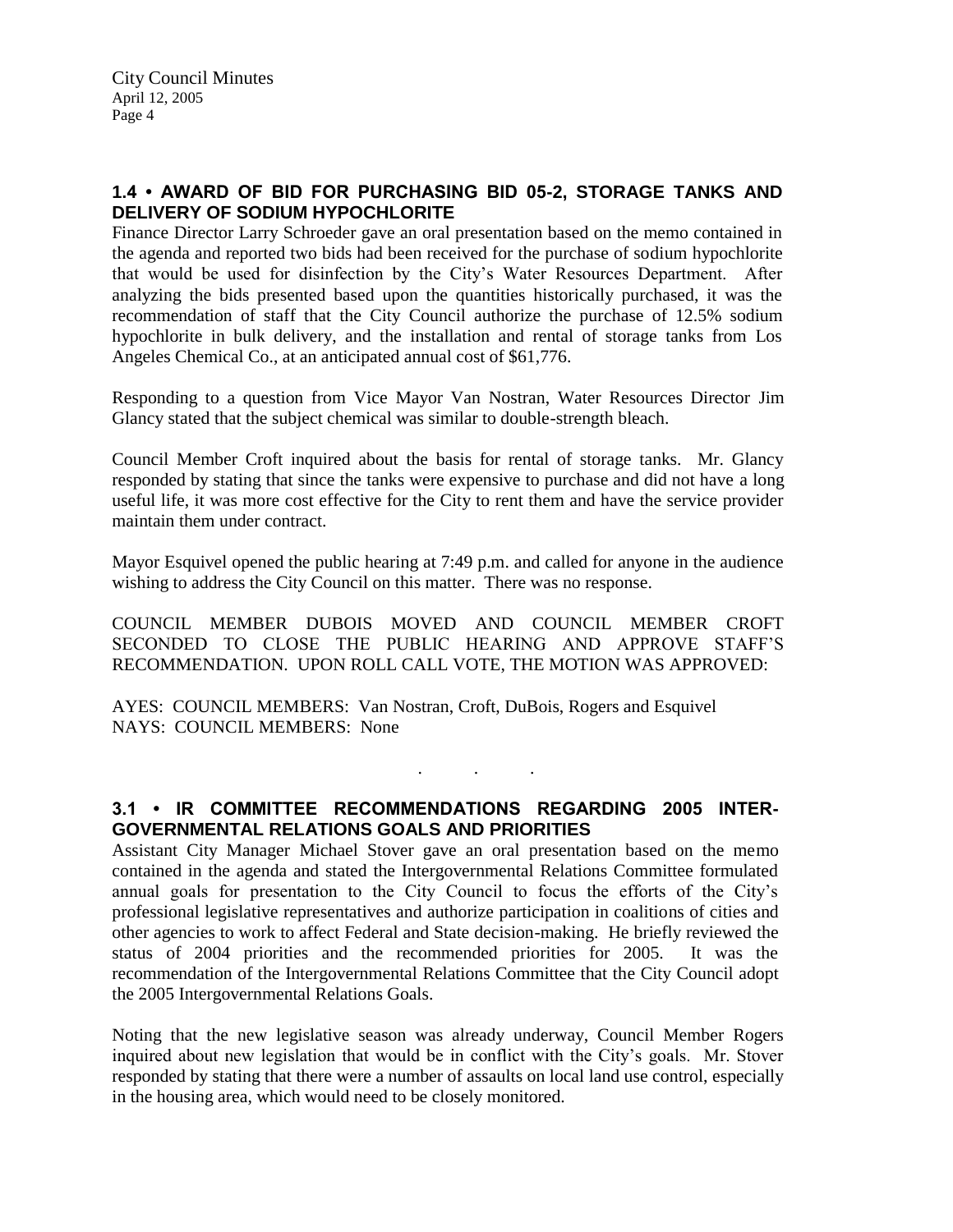**3.1 • 2005 INTER-GOVERNMENTAL RELATIONS GOALS & PRIORITIES** – Cont. VICE MAYOR VAN NOSTRAN MOVED AND COUNCIL MEMBER DUBOIS SECONDED TO APPROVE THE 2005 INTERGOVERNMENTAL RELATIONS GOALS AS PRESENTED. UPON ROLL CALL VOTE, THE MOTION WAS APPROVED:

AYES: COUNCIL MEMBERS: Van Nostran, Croft, DuBois, Rogers and Esquivel NAYS: COUNCIL MEMBERS: None

## **3.2 • APPOINTMENTS TO GOVERNMENTAL ASSOCIATIONS, ORGANIZATIONS & COMMITTEES**

. . .

Mayor Esquivel presented his organizational and committee appointments.

| ORGANIZATIONAL APPOINTMENTS<br><b>California Contract Cities</b>                    |                                                        |                         |
|-------------------------------------------------------------------------------------|--------------------------------------------------------|-------------------------|
| Association                                                                         | DuBois - Representative                                | Esquivel - Alternate    |
| <b>California Joint Powers</b><br><b>Insurance Authority</b>                        | Van Nostran - Representative Esquivel - Alternate      |                         |
| <b>Consolidated Youth Services Network</b><br>Policy Board<br><b>Advisory Board</b> | Rogers - Representative<br>Carol Flynn Jacoby (Admin.) | Croft - Alternate       |
| So. Calif. Association of Governments (SCAG)<br><b>General Assembly</b>             | Croft – Representative                                 | DuBois - Alternate      |
| Gateway Cities COG Board                                                            | DuBois - Representative                                | Esquivel - Alternate    |
| <b>Greater Los Angeles County</b><br><b>Vector Control District</b>                 | Esquivel - Representative                              |                         |
| Job Training Partnership Act<br><b>SELACO WIB</b>                                   | Croft - Policy Board<br>Pam Hyland - Advisory Board    |                         |
| League of California Cities<br>L.A. County Division                                 | DuBois - Representative                                | Esquivel - Alternate    |
| <b>City Selection Committee</b>                                                     | Esquivel - Representative                              | Rogers - Alternate      |
| <b>Annual League Conference</b>                                                     | Esquivel - Representative                              | Van Nostran - Alternate |
| L.A. County Sanitation<br>District #3 $&$ #19                                       | Esquivel - Representative                              | Van Nostran - Alternate |
| <b>Southeast Water Coalition</b>                                                    | Rogers - Representative                                | Croft - Alternate       |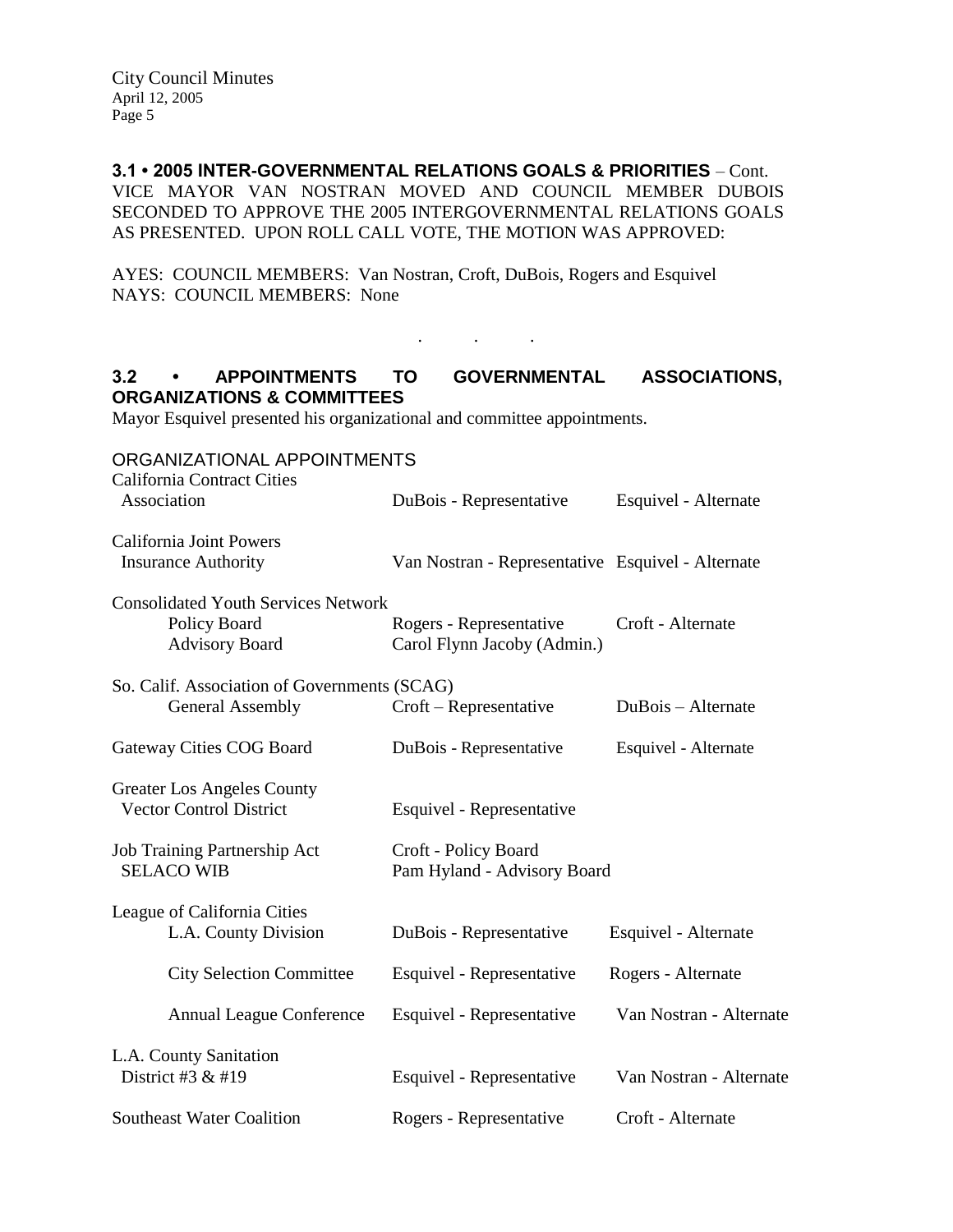# **3.2 • APPOINTMENTS TO GOVERNMENTAL ASSOCIATIONS, ORGANIZATIONS & COMMITTEES** – Continued

| <b>STANDING COMMITTEES</b><br><b>Intergovernmental Relations</b> | Esquivel - Chair    | Van Nostran - Member |
|------------------------------------------------------------------|---------------------|----------------------|
| Lakewood Schools                                                 | Rogers - Chair      | Van Nostran - Member |
| Solid Waste Management                                           | DuBois - Chair      | Esquivel - Member    |
| <b>Public Safety</b>                                             | Van Nostran - Chair | Rogers - Member      |
| Park Development/Community Services Croft - Chair                |                     | DuBois - Member      |
| <b>Water Resources</b>                                           | Esquivel - Chair    | Croft - Member       |
| <b>Community Promotion</b>                                       | Rogers - Chair      | Van Nostran - Member |

With the retirement of Council Members Piercy and Wagner, it was also necessary to make several adjustments to current ad hoc committees.

| Paramount Unified School District<br>Library Funding | Rogers - Member<br>Croft - Member | Croft - Member<br>DuBois - Member |
|------------------------------------------------------|-----------------------------------|-----------------------------------|
|                                                      |                                   |                                   |

COUNCIL MEMBER DUBOIS MOVED AND COUNCIL MEMBER ROGERS SECONDED TO APPROVE THE ORGANIZATIONAL AND COMMITTEE APPOINTMENTS AS PRESENTED. UPON ROLL CALL VOTE, THE MOTION WAS APPROVED:

AYES: COUNCIL MEMBERS: Van Nostran, Croft, DuBois, Rogers and Esquivel NAYS: COUNCIL MEMBERS: None

# **3.3 • COMMUNITY PROMOTIONS COMMITTEE RECOMMENDATIONS REGARDING THE 2005 CIVIC CENTER BLOCK PARTY**

. . .

The Assistant City Manager displayed slides and gave an oral presentation based on the memo contained in the agenda. He stated that an estimated 8,000 people had attended the 2004 block party and fireworks display. The Community Promotions Committee had reviewed and made recommendations for a 2005 Civic Center block party event, which would be patterned after the 2004 event, by building on the successful components and reworking other areas. He presented a video clip of the recommended entertainment group and presented details of the relocated restaurant service area.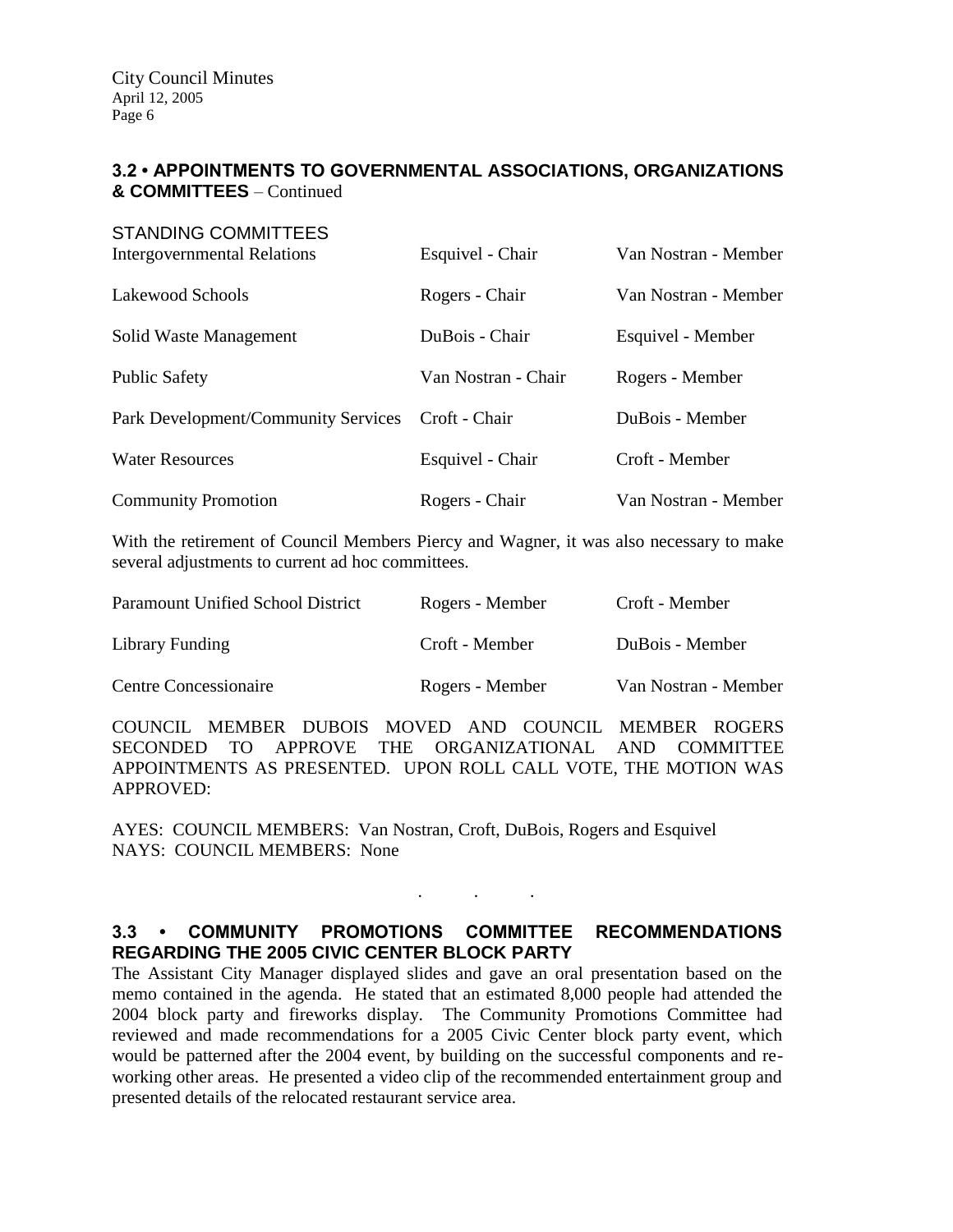## **3.3 • THE 2005 CIVIC CENTER BLOCK PARTY** – Continued

Recreation and Community Services Director Joan Biegel presented the plan for the expanded children's activities area, south of the Iacoboni Library. The area would include bounce houses, slides, radar speed pitch and various carnival games. Also included within this area would be a small stage providing live entertainment for children.

Mr. Stover concluded by stating that it was the recommendation of the Community Promotions Committee that the City Council authorize the 2005 Civic Center Block Party event to be held on Saturday, July 2, 2005; approve the draft conceptual site plan; authorize an agreement with The MVPs LLC for concert entertainment, and appropriate \$14,000 for concert entertainment, lighting and sound contractual services and amenities; and approve the proposed terms and conditions for the restaurant component and designate the Friends of the Lakewood Libraries as the nonprofit organization sponsor.

Council Member DuBois inquired about supervision in the children's area. Ms. Biegel responded by stating that although there would be staff assigned for supervision in the children's area, it would not be set up to provide child care services, rather to encourage family participation.

Council Member Croft commended the members of the Community Promotion Committee for doing a good job of building on last year's successful event.

COUNCIL MEMBER DUBOIS MOVED AND VICE MAYOR VAN NOSTRAN SECONDED TO ADOPT THE COMMITTEE'S RECOMMENDATIONS. UPON ROLL CALL VOTE, THE MOTION WAS APPROVED:

AYES: COUNCIL MEMBERS: Van Nostran, Croft, DuBois, Rogers and Esquivel NAYS: COUNCIL MEMBERS: None

### **3.4 • 2004 AND 2005 TECHNOLOGY GRANT PROGRAM FOR LAKEWOOD SHERIFF'S STATION**

. . .

Deputy City Manager Sandi Ruyle gave an oral presentation based on the memo contained in the agenda and stated that with the assistance of Congresswoman Linda Sanchez, the City had received a Technology Grant from the Office of Community Oriented Policing Services (COPS) in the amount of \$195,825 for technology upgrades on the Sheriff's Station Renovation Project. She advised that the 2004 grant would be used to provide the wiring, cabling and electronic capabilities in the Station design and that the City had been encouraged to apply for a 2005 grant, which could be used to provide the computer equipment and related software and devices. She noted that the deadline to submit a grant application was May 1, 2005. It was the recommendation of staff that the City Council authorize the City Manager and Station Commander to submit an application for the 2005 COPS Technology Grant.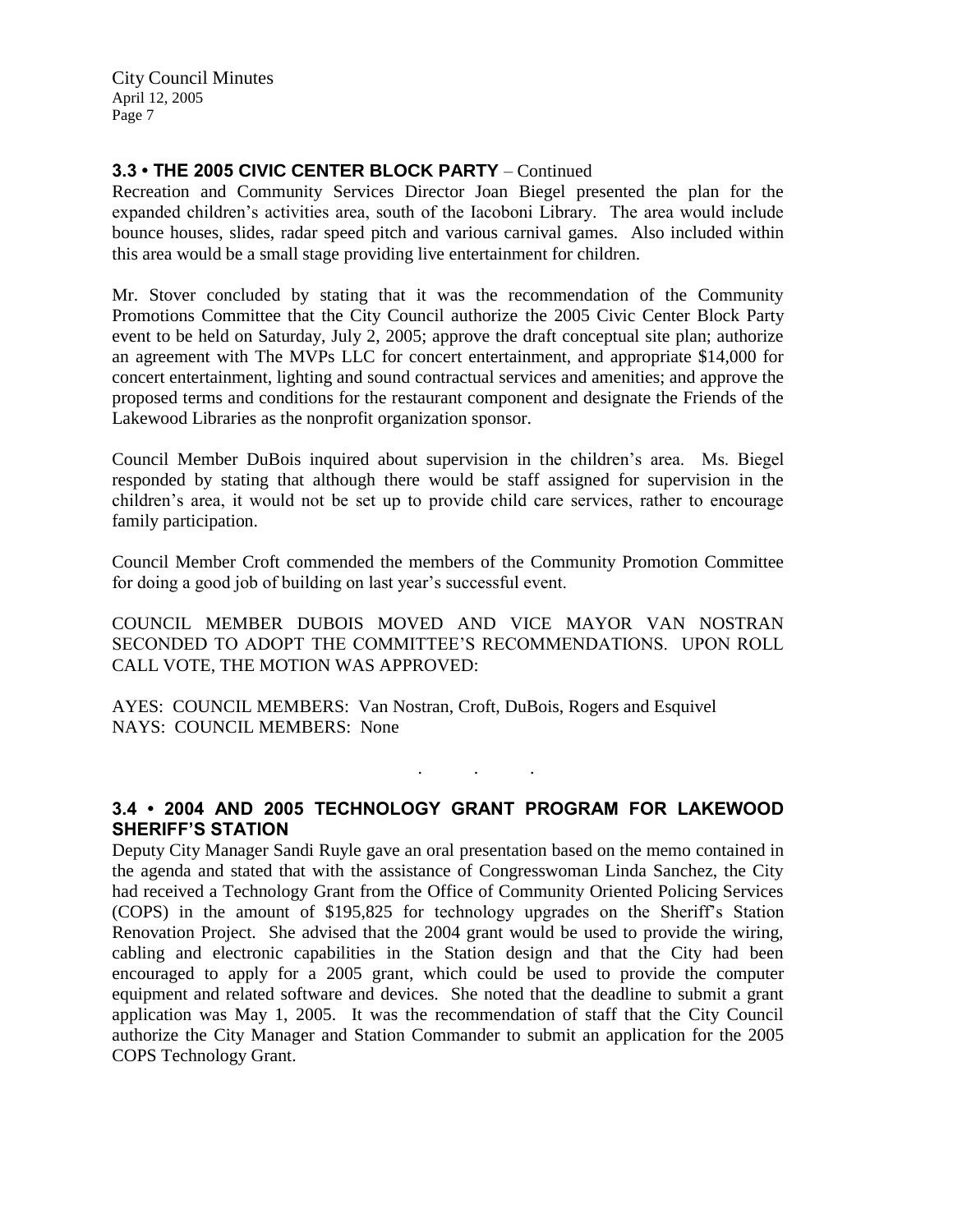#### **3.4 • 2004 AND 2005 TECHNOLOGY GRANT PROGRAM FOR LAKEWOOD SHERIFF'S STATION - Continued**

VICE MAYOR VAN NOSTRAN MOVED AND COUNCIL MEMBER CROFT SECONDED TO APPROVE STAFF'S RECOMMENDATION. UPON ROLL CALL VOTE, THE MOTION WAS APPROVED:

AYES: COUNCIL MEMBERS: Van Nostran, Croft, DuBois, Rogers and Esquivel NAYS: COUNCIL MEMBERS: None

## **3.5 • DESIGN OF TRAFFIC SIGNAL IMPROVEMENTS AT CLARK AVENUE AND CANDLEWOOD STREET**

. . .

The Director of Public Works gave an oral presentation based on the memo contained in the agenda and reported that with a pending development for the northeast corner of Clark Avenue and Candlewood Street, a traffic study had been initiated for that intersection. To accommodate the new development, the City's engineering consultant, Willdan, had recommended the expansion of the left-turn lane on Candlewood Street to northbound Clark Avenue from one to two lanes, with a fully protected left-turn signal. It was the recommendation of the Community Safety Commission that the City Council authorize Willdan to proceed with the preparation of plans, specifications and construction estimate for the traffic improvements for an amount of \$8,800.

Responding to a question from Vice Mayor Van Nostran, Ms. Rapp stated that the dual leftturn design would allow vehicles to turn into the proposed development, with driveway access relocated to the far northern end of the property.

VICE MAYOR VAN NOSTRAN MOVED AND COUNCIL MEMBER DUBOIS SECONDED TO AUTHORIZE WILLDAN TO DESIGN THE TRAFFIC SIGNAL IMPROVEMENTS. UPON ROLL CALL VOTE, THE MOTION WAS APPROVED:

AYES: COUNCIL MEMBERS: Van Nostran, Croft, DuBois, Rogers and Esquivel NAYS: COUNCIL MEMBERS: None

## **3.6 • RECOMMENDATION OF THE CITY MANAGER EMPLOYMENT CONTRACT DEVELOPMENT AD HOC COMMITTEE**

 $\mathbf{r}$  .  $\mathbf{r}$  ,  $\mathbf{r}$  ,  $\mathbf{r}$  ,  $\mathbf{r}$  ,  $\mathbf{r}$  ,  $\mathbf{r}$ 

Vice Mayor Van Nostran stated that during his term as mayor, Council Member Rogers had appointed Council Members Van Nostran and Wagner as a committee to review and recommend updates to the employment contract between the City and City Manager Howard Chambers. He advised that the committee had worked closely with the City Attorney to draft a new agreement in conformance with current State law.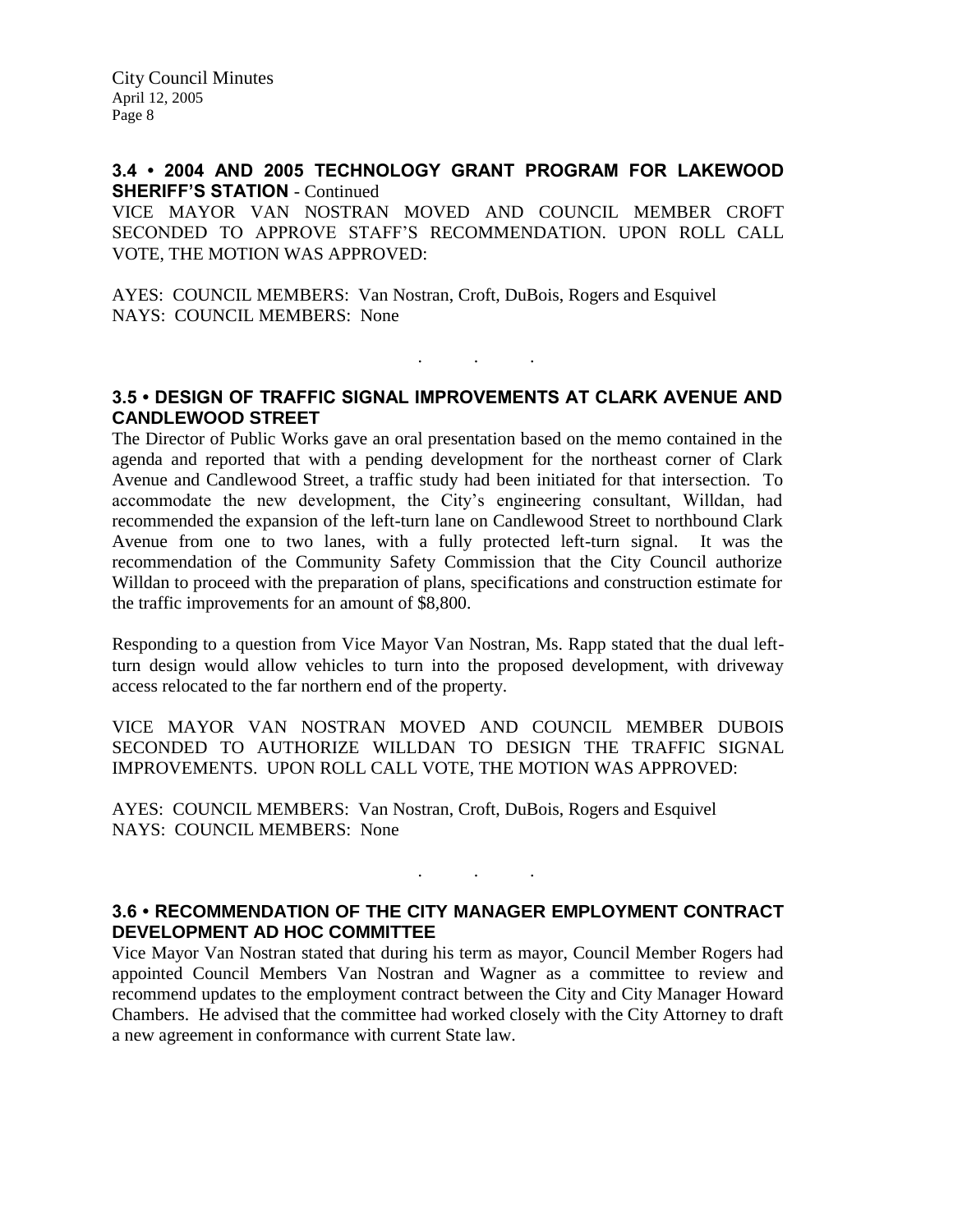#### **3.6 • CITY MANAGER EMPLOYMENT CONTRACT** - Continued

VICE MAYOR VAN NOSTRAN MOVED AND COUNCIL MEMBER ROGERS SECONDED TO APPROVE THE CITY MANAGER EMPLOYMENT CONTRACT AS PRESENTED. UPON ROLL CALL VOTE, THE MOTION WAS APPROVED:

AYES: COUNCIL MEMBERS: Van Nostran, Croft, DuBois, Rogers and Esquivel NAYS: COUNCIL MEMBERS: None

### **WRITTEN COMMUNICATIONS:**

1) Correspondence from L.A. County Supervisor Don Knabe Regarding Funding for the Paramount Boulevard Rehabilitation Project

. As we can consider the constant  $\mathcal{L}_\mathcal{A}$ 

Mayor Esquivel read excerpts from a letter received from LA County Supervisor Don Knabe which advised that the County would provide design services and, using Surface Transportation Program local funds or a future Federal appropriation, administer and finance construction of the proposed improvements on Paramount Boulevard.

2) - Correspondence from Los Angeles County City Selection Committee Regarding a Nomination for the MTA Board of Directors

- Correspondence from Long Beach Council Member Bonnie Lowenthal and Maywood Council Member Samuel Peña Regarding Appointment to the MTA Board of Directors

Mayor Esquivel advised that he had received a number of letters regarding the pending nomination of a City Selection Committee member for appointment to the MTA Board of Directors.

Council Member Rogers stated that there were three qualified candidates for the appointment, but he personally had only heard from Bonnie Lowenthal, Long Beach. He stated that based on the level of interest shown by Council Member Lowenthal and her supporters, he would recommend the City Council support her.

COUNCIL MEMBER ROGERS MOVED AND VICE MAYOR VAN NOSTRAN SECONDED TO SUPPORT BONNIE LOWENTHAL OF LONG BEACH AS NOMINEE FOR APPOINTMENT TO THE MTA BOARD. UPON ROLL CALL VOTE, THE MOTION WAS APPROVED:

AYES: COUNCIL MEMBERS: Van Nostran, Croft, DuBois, Rogers and Esquivel NAYS: COUNCIL MEMBERS: None

At 8:30 p.m., the Regular Meeting of the City Council was recessed for the Meeting of the Lakewood Redevelopment Agency. At 8:36 p.m., the City Council Meeting was reconvened.

. . .

. . .